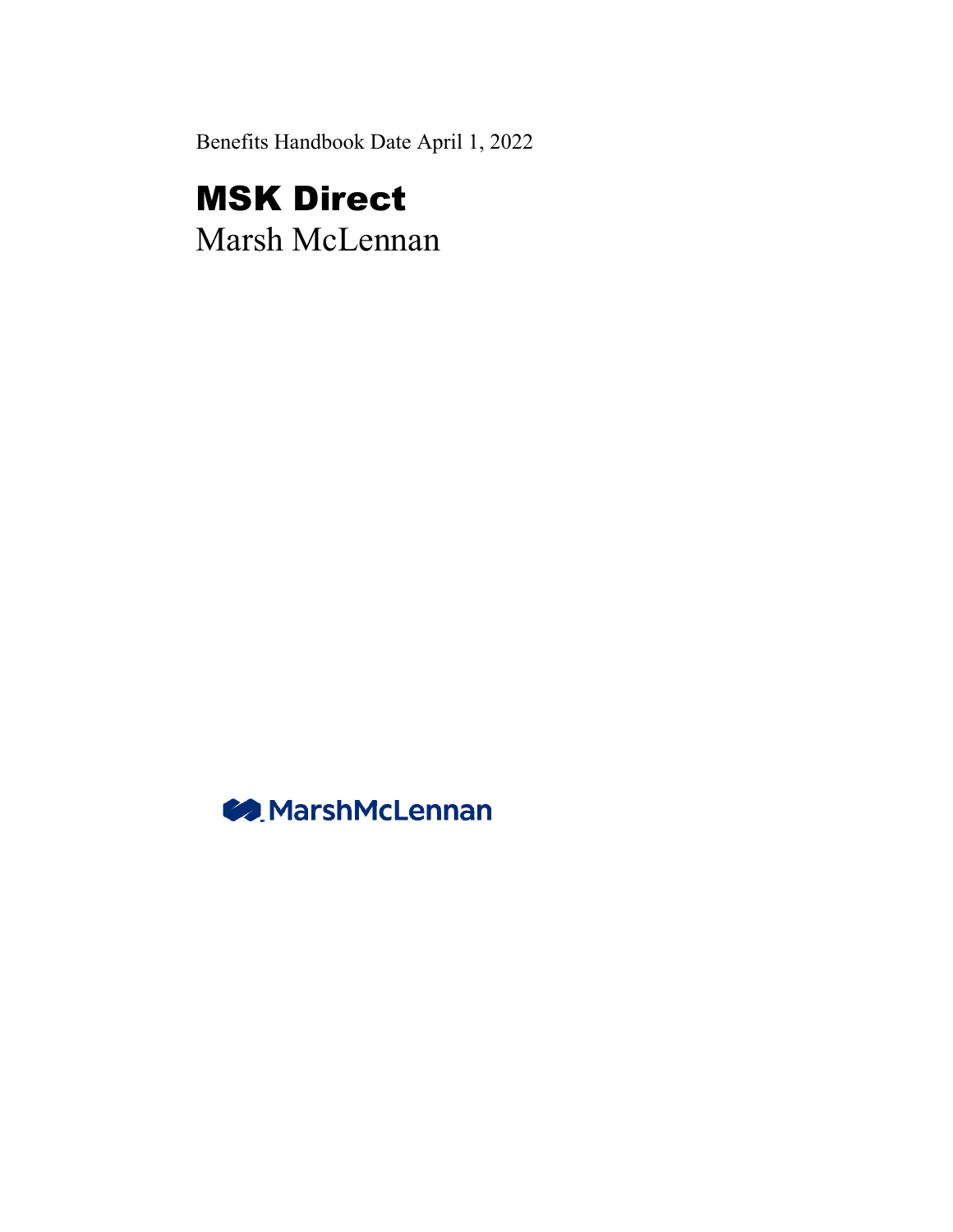# MSK Direct

*When you are faced with cancer, reliable information and comprehensive care coordination are crucial. The experts at Memorial Sloan Kettering (*MSK*) are there to help you understand the cancer treatment process and provide practical support during your treatment.* 

#### Plan Summary

This section provides a summary of MSK Direct as of January 1, 2021.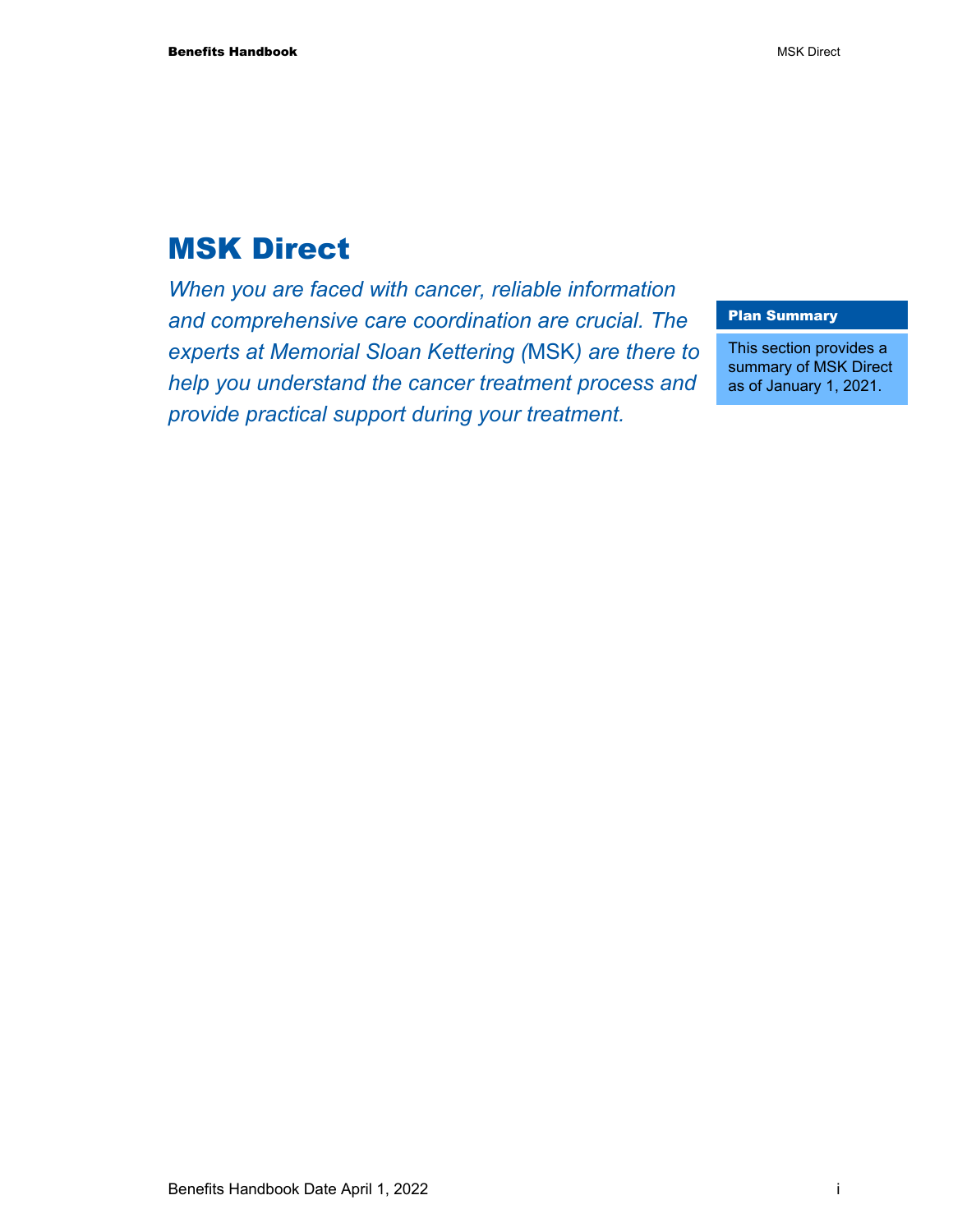# The Program at a Glance

With MSK Direct, you have direct access to a team of dedicated professionals who specialize in navigating the cancer treatment process. The team includes nurses, social workers and MSK Care Advisors who will guide you through the cancer treatment process and help oversee the coordination of your experience every step of the way. The chart below contains some important program features. For more information, see "How the Program Works" on page 4.

| <b>Program</b>                         | <b>Highlights</b>                                                                                                                                                                                                                                                                                                                                                                                                                                                                                                                                                                                                                                                                                                                                                                                                    |
|----------------------------------------|----------------------------------------------------------------------------------------------------------------------------------------------------------------------------------------------------------------------------------------------------------------------------------------------------------------------------------------------------------------------------------------------------------------------------------------------------------------------------------------------------------------------------------------------------------------------------------------------------------------------------------------------------------------------------------------------------------------------------------------------------------------------------------------------------------------------|
| <b>Feature</b>                         |                                                                                                                                                                                                                                                                                                                                                                                                                                                                                                                                                                                                                                                                                                                                                                                                                      |
| <b>How the Program</b><br><b>Works</b> | If you use an MSK facility, the staff at MSK Direct will provide:<br>A timely and convenient appointment with a specialist within 2 business<br>days of speaking with a representative (subject to availability of your<br>medical records, your ability to travel to MSK, and health insurance<br>coverage for care at MSK).<br>Answers to general questions about cancer treatment and the cancer<br>ш<br>treatment process.<br>Help gathering necessary medical records in advance of your first<br>L.<br>appointment.<br>Introductions to MSK facilities and the clinical teams handling your care.<br>L.<br>If you are unable to travel for care or do not use an MSK facility, MSK<br>Direct can provide a referral for a local provider outside of MSK.<br>See "How the Program Works" on page 4 for details. |
| Eligibility                            | You are eligible to participate in this program if you meet the eligibility<br>u,<br>requirements described under "Eligible Employees" on page 2.<br>See "Participating in the Program" on page 2 for details.<br>ш                                                                                                                                                                                                                                                                                                                                                                                                                                                                                                                                                                                                  |
| <b>Family Member</b><br>Eligibility    | Your family members can use MSK Direct if they meet the eligibility<br>$\blacksquare$<br>requirements described under "Family Member Eligibility" on page 3.<br>See "Participating in the Program" on page 2 for details.<br>ш                                                                                                                                                                                                                                                                                                                                                                                                                                                                                                                                                                                       |
| <b>Enrollment</b>                      | There is no need to enroll and coverage is automatic for eligible<br>$\blacksquare$<br>employees.                                                                                                                                                                                                                                                                                                                                                                                                                                                                                                                                                                                                                                                                                                                    |
| Cost                                   | There is no cost to you for using MSK Direct and MSK Direct services.<br>×.<br>However, any medical care provided by MSK will be provided pursuant<br>×<br>to your medical coverage and subject to the terms and conditions of<br>your medical coverage. Your share of the cost of services will depend<br>on the terms and conditions of your medical coverage.                                                                                                                                                                                                                                                                                                                                                                                                                                                     |
| <b>Confidentiality</b>                 | Your privacy is guaranteed. Reporting of information adheres to Health<br>U,<br>Insurance Portability and Accountability Act (HIPAA) privacy laws.<br>Your specific name and medical information will NOT be shared with<br>×<br>anyone without your prior authorization.<br>See "How the Program Works" on page 4 for details.                                                                                                                                                                                                                                                                                                                                                                                                                                                                                      |
| Contact<br><b>Information</b>          | For more information, contact:<br><b>MSK Direct</b><br>Hours: Normal business hours are Monday through Friday, 8:00 am - 6:00<br>pm ET. Messages left outside of these hours of operation will be returned<br>the next business day.<br>Phone: 1+ 844 MMC 2MSK (+1 844 662 2675)<br>MSK Direct administers this program for Marsh McLennan.                                                                                                                                                                                                                                                                                                                                                                                                                                                                          |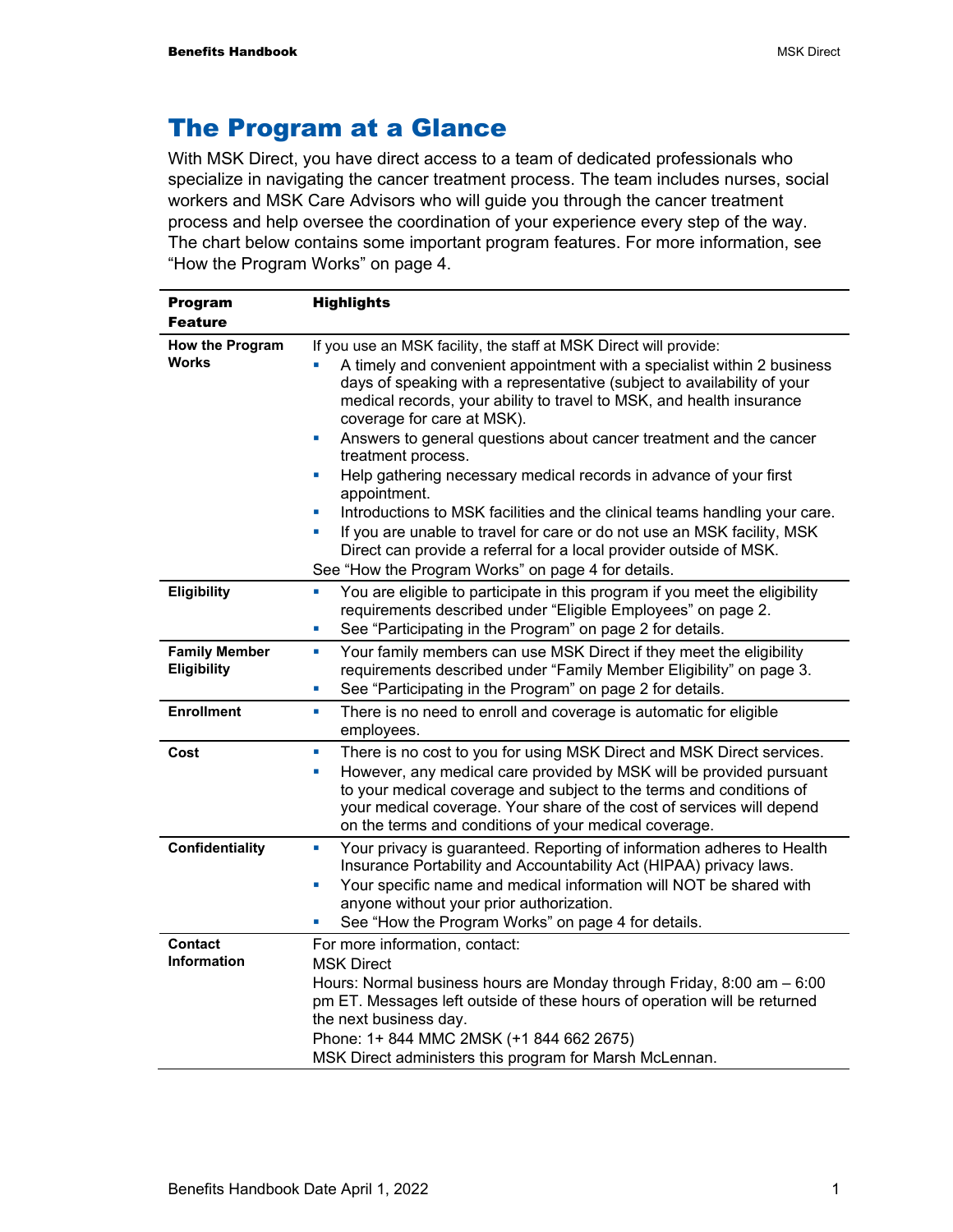# Participating in the Program

The following section provides information on how you start participating in the program.

If you are an employee of Marsh & McLennan Companies or any subsidiary or affiliate of Marsh & McLennan Companies and you meet the requirements set forth below, you become eligible on your eligibility date.

Your eligible family members are also covered under this program.

## Eligible Employees

To be eligible for the benefits described in this section you must meet the eligibility criteria listed below.

## *Marsh & McLennan Companies Employees (other than MMA)*

You are eligible if you are an employee classified on payroll as a US regular employee of Marsh & McLennan Companies or any subsidiary or affiliate of Marsh & McLennan Companies (other than Marsh & McLennan Agency LLC and any of its subsidiaries (MMA)).

Individuals who are classified on payroll as temporary employees or who are compensated as independent contractors are not eligible to participate.

## *Eligible MMA Employees*

You are eligible if you are an employee classified on payroll as a US regular employee of MMA. This includes MMA employees on Marsh & McLennan Companies payroll and non-Marsh & McLennan Companies payroll.

Individuals who are classified on payroll as temporary employees or who are compensated as independent contractors are not eligible to participate.

#### "You," "Your" and "Employee"

As used throughout this plan summary, "employee", "you" and "your" always mean:

- For Marsh & **McLennan Companies** participants: a US regular employee of Marsh & McLennan Companies or any subsidiary or affiliate of Marsh & **McLennan** Companies (other than MMA).
- For MMA participants: a US regular employee of MMA.

In addition, references in this section to Marsh & McLennan Companies mean Marsh McLennan.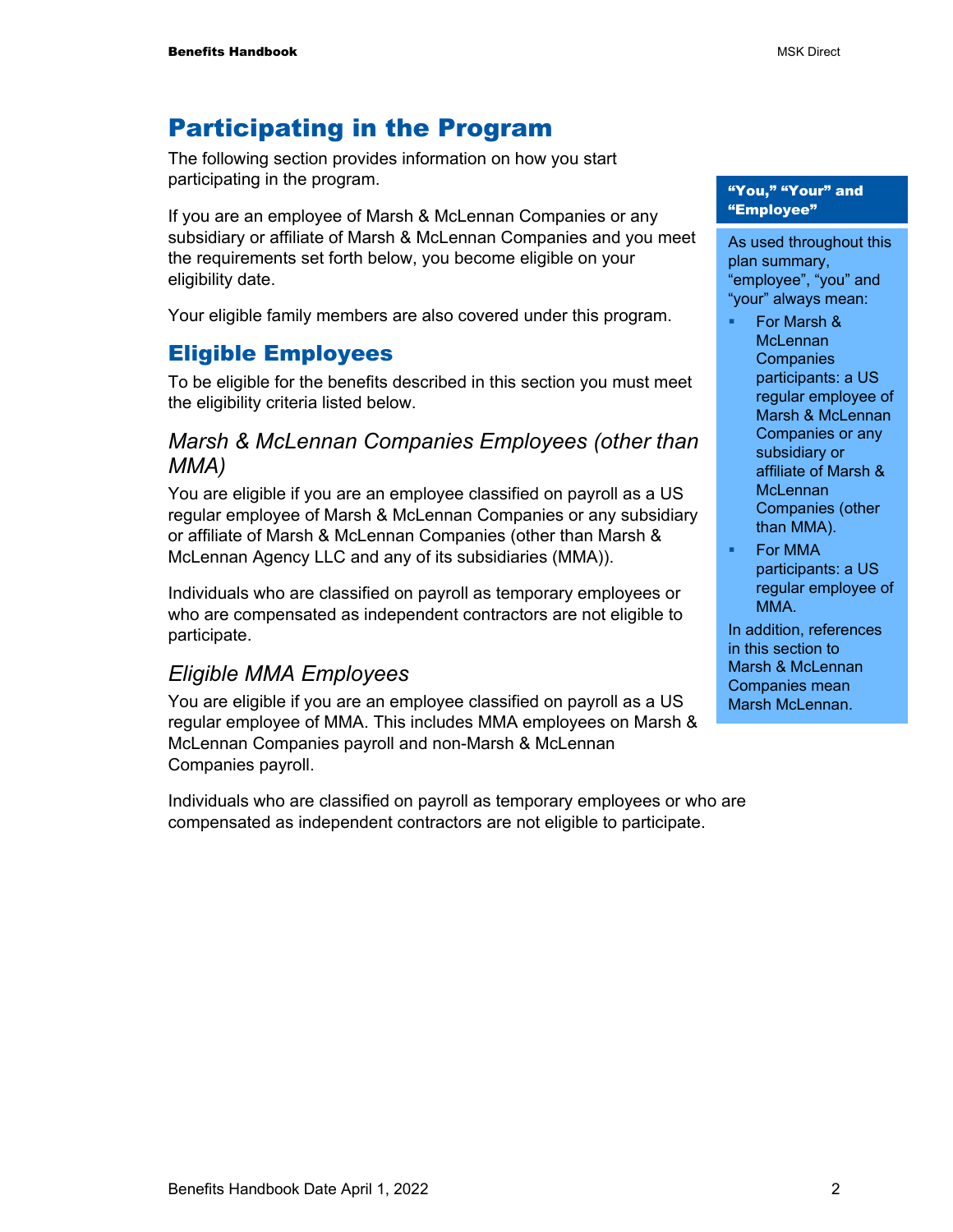#### *Your Eligibility Date*

If you meet the eligibility requirements, you are immediately eligible.

# Family Member Eligibility

Your eligible family members can use MSK Direct. An eligible family member is your:

- **Domestic partner**
- Child for whom you are the legal guardian
- Child of a domestic partner
- **Legally adopted child**
- **Biological child**
- **Spouse**
- **Stepchild**
- **Parent**
- Parent-in-law.

# When Coverage Starts and Ends

You are covered under this program on the later of your first day of employment or eligibility.

Coverage ends on the date when the first of the following occurs:

- **•** You no longer meet the eligibility requirements
- **You terminate employment**
- **•** Your death
- The program is terminated.

#### Cost

There is no cost to you for using MSK Direct and MSK Direct services. However, any medical care provided by MSK will be provided pursuant to your medical coverage and subject to the terms and conditions of your medical coverage. Your share of the cost of services will depend on the terms and conditions of your medical coverage.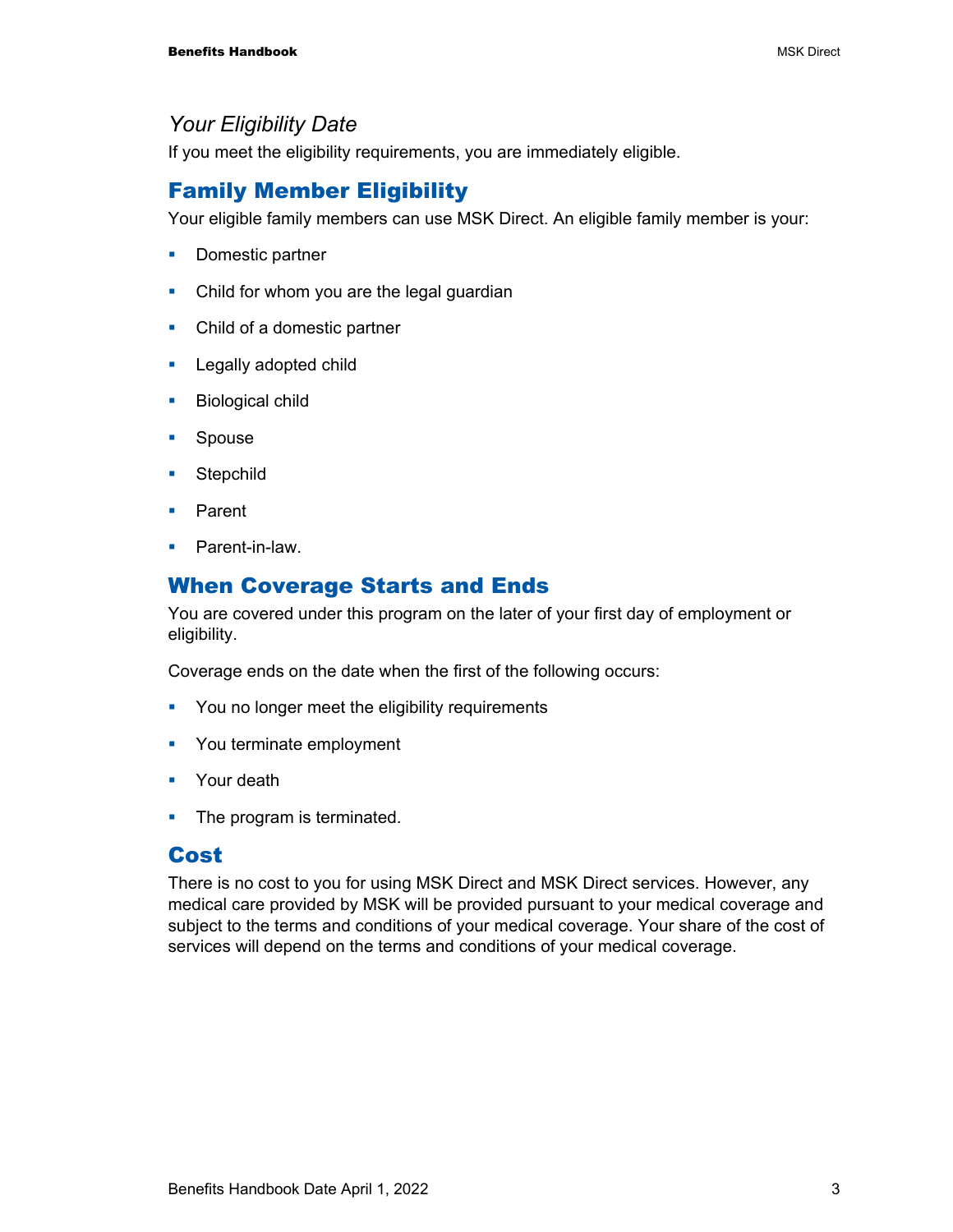# Coordination with Medical Plan

MSK Direct does not provide medical services or medical coverage and is not a replacement for health care coverage. Rather, the service is designed to help you make informed decisions about cancer treatment and provide the necessary support with general information about cancer treatment and the cancer treatment process. Any medical care provided by MSK is not part of the services provided by MSK Direct. Medical care provided by MSK is provided pursuant to your medical plan and subject to the terms and conditions of your medical plan.

# How the Program Works

With MSK Direct, you have direct access to a team of dedicated professionals who specialize in navigating the cancer treatment process. The team includes experienced nurses, social workers and MSK Care Advisors who will be there to guide you through the cancer treatment process and help oversee the coordination of your experience every step of the way.

MSK is recognized as a leading, best in class cancer care provider. MSK Direct provides holistic support to ease the burden of a cancer diagnosis for you and your eligible family members.

In addition to the main hospital in Manhattan, MSK has outpatient facilities located in New York (Manhattan, Brooklyn, Long Island and Westchester) and New Jersey.

If you are not able to travel to MSK for care, MSK Direct can provide a referral for a local provider outside of MSK. Currently, referrals are based on two factors: (1) whether there are providers in your area who were trained at MSK and (2) whether there are any Alliance of Dedicated Cancer Centers (ADCC) or National Cancer Institute (NCI) Comprehensive Cancer Centers available in your area. Taking these factors into consideration, a referral is provided to one or multiple facilities in the area or to the ADCC or NCI Comprehensive Cancer Center. MSK Direct may incorporate additional factors for consideration in the future.

# *Can I access MSK Direct even if I don't have a confirmed cancer diagnosis?*

Yes. MSK Direct can help you even before you receive a confirmed diagnosis of cancer.

You may contact MSK Direct when you receive results from a blood test, imaging exam, or pathology report that may indicate you have cancer, or when another physician recommends that you consult with an oncologist. The staff will connect you to MSK Diagnostics, which will arrange for the appropriate tests needed to establish whether or not you have cancer. If you are diagnosed with cancer, you will then have the option to immediately begin treatment at MSK. Any medical care provided by MSK is not part of the services provided by MSK Direct. Medical care provided by MSK is provided pursuant to your medical plan and subject to the terms and conditions of your medical plan.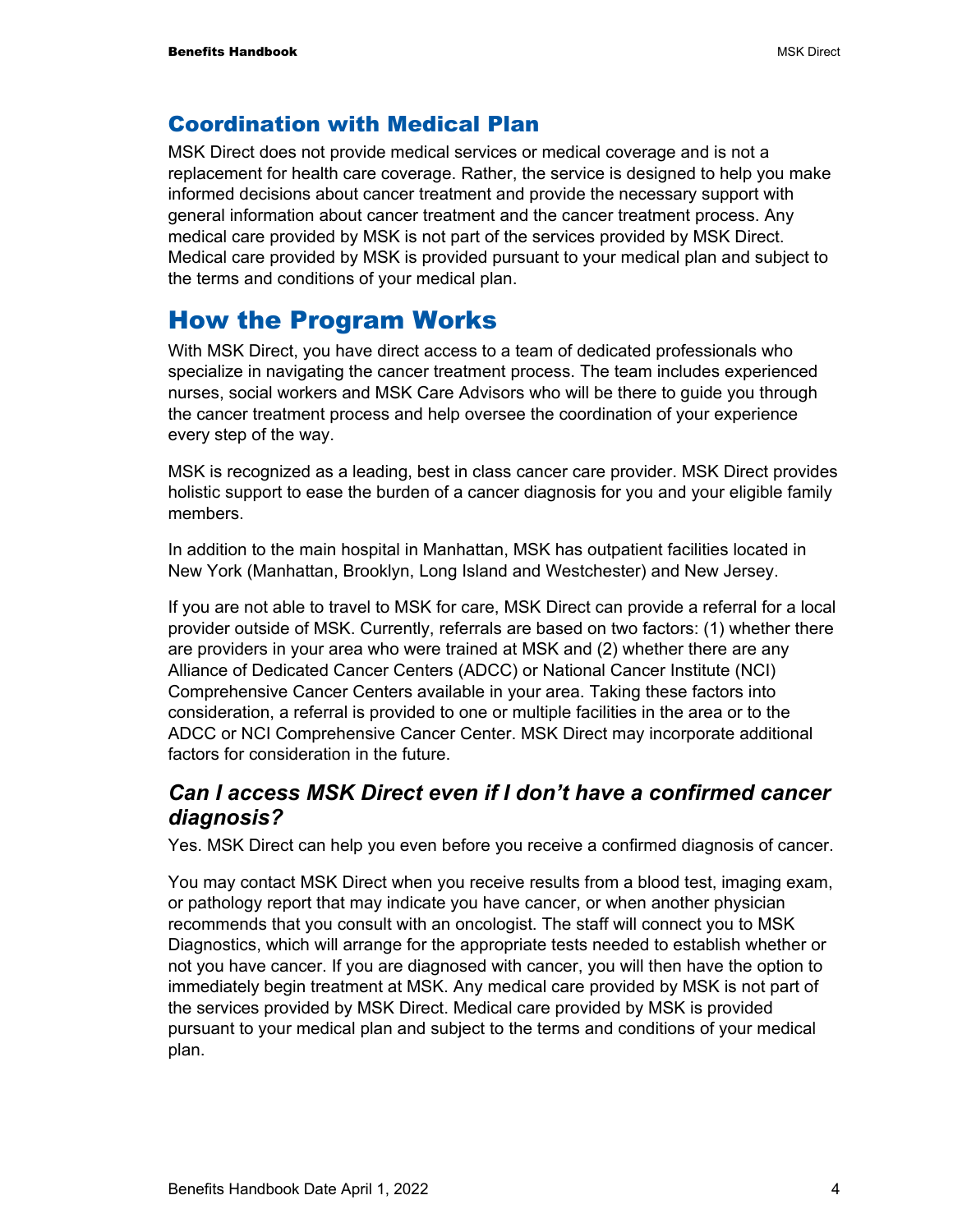# *Can I get a second opinion at MSK through MSK Direct?*

Yes. If you have already received a diagnosis or treatment recommendation somewhere else, you may contact MSK Direct who can help schedule an appointment for a second opinion with an MSK physician. Any medical care provided by MSK is not part of the services provided by MSK Direct*.* Medical care provided by MSK is provided pursuant to your medical plan and subject to the terms and conditions of your medical plan.

# *What if I'm currently receiving treatment at MSK?*

You are welcome to access MSK Direct, even if you are already in treatment at MSK. The services the MSK Direct staff provides, including helping answer general questions about cancer treatment and the cancer treatment process, are available to you throughout your treatment. However, your treatment team at MSK should continue to be your primary point of contact, including for any specific or individualized questions about your cancer treatment and questions specifically related to your care and course of treatment.

# *What if I'm already receiving cancer treatment elsewhere?*

You may reach out to MSK Direct for assistance even if you are already receiving cancer care elsewhere. The MSK Direct team can help answer general questions about cancer treatment and the cancer treatment process, but any specific or individualized questions about your cancer treatment and questions specifically related to your care and course of treatment would need to be directed to your physician and not MSK Direct.

# *If I am on an authorized unpaid leave of absence, can I still participate in the program?*

During a period of an authorized unpaid leave of absence, you and your eligible family members remain eligible for MSK Direct.

# *If I become disabled, can I still use MSK Direct?*

During a period of approved disability, you and your eligible family members remain eligible for MSK Direct.

# *If I no longer satisfy the eligibility requirements*

Your access to MSK Direct ends on the date you no longer satisfy the eligibility requirements. Eligibility for family members ends when yours does.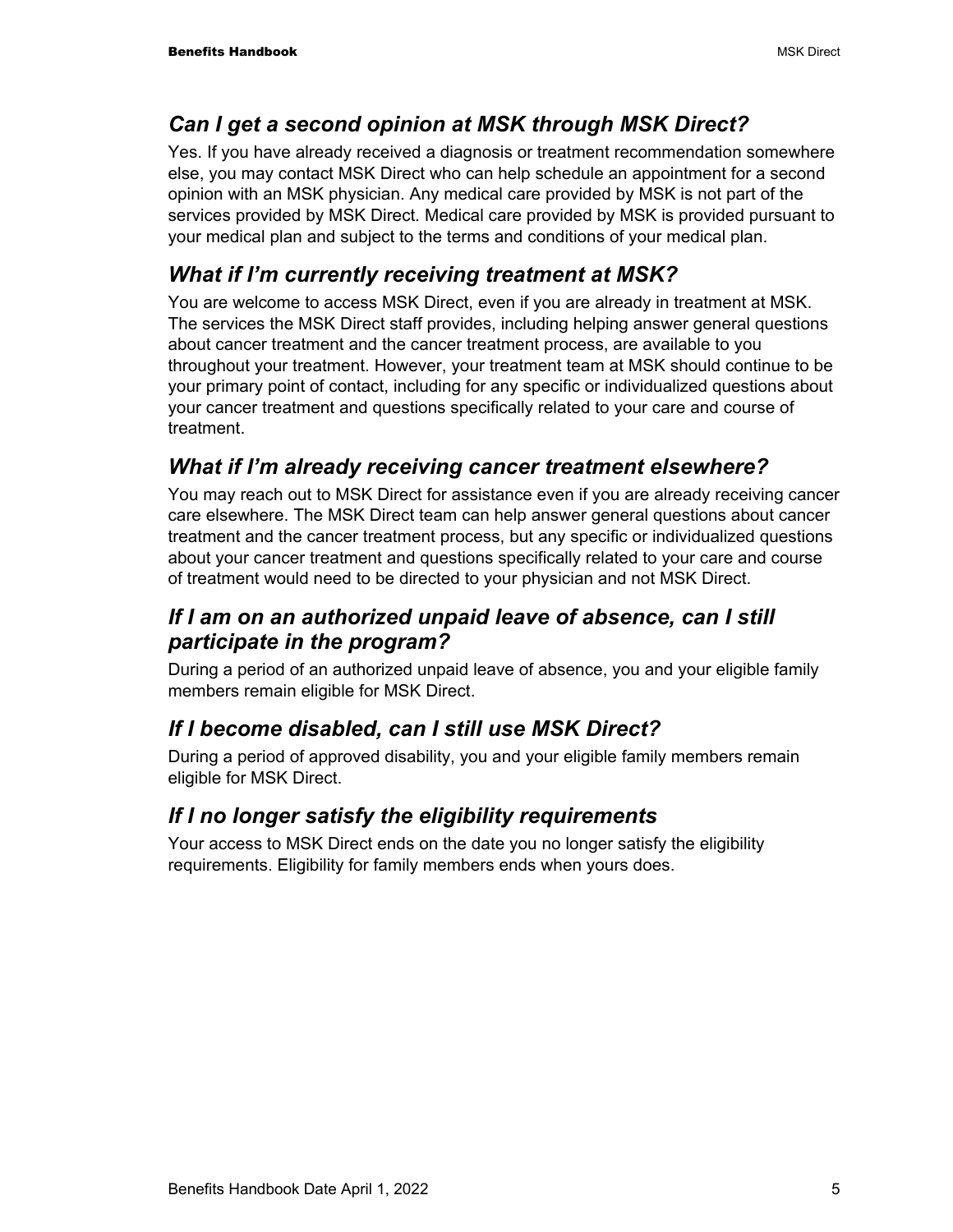# Services Provided

MSK Direct provides direct access to a team of dedicated professionals at MSK who specialize in navigating the cancer treatment process. The team includes experienced nurses, social workers and MSK Care Advisors who guide patients through the cancer treatment process and help oversee the coordination of your experience every step of the way. The MSK Direct team will:

- **•** Offer you a timely and convenient appointment with a specialist within 2 business days of speaking with a representative (subject to availability of your medical records, your ability to travel to MSK, and health insurance coverage for care at MSK).
- Answers to general questions about cancer treatment and the cancer treatment process.
- Help gather necessary medical records in advance of your first appointment.
- Introduce you to MSK facilities and the clinical teams that will be handling your care.

The MSK Direct team is available:

- To schedule an in-person second opinion with an MSK physician for patients who have already received a diagnosis or recommendation for treatment elsewhere.
- To patients who are currently receiving care at MSK, the services the MSK Direct team provides, including helping answer general questions about cancer treatment and the cancer treatment process, are available throughout your cancer care experience at MSK, but any specific or individualized questions about your cancer treatment and questions specifically related to your care and course of treatment would need to be directed to your physician and not MSK Direct.
- To patients who are currently receiving treatment elsewhere, the MSK Direct team can help answer general questions about cancer treatment and the cancer treatment process, but any specific or individualized questions about your cancer treatment and questions specifically related to your care and course of treatment would need to be directed to your physician and not MSK Direct*.*

If you are unable to travel for care or do not use an MSK facility, MSK Direct can provide:

 A referral for a local provider outside of MSK. Currently, referrals are based on two factors: (1) whether there are providers in your area who are trained at MSK and (2) whether there are any Alliance of Dedicated Cancer Centers (ADCC) or National Cancer Institute (NCI) Comprehensive Cancer Centers available in your area. Taking these factors into consideration, a referral is provided to one or multiple facilities in the area or to the ADCC or NCI Comprehensive Cancer Center. MSK Direct may incorporate additional factors for consideration in the future.